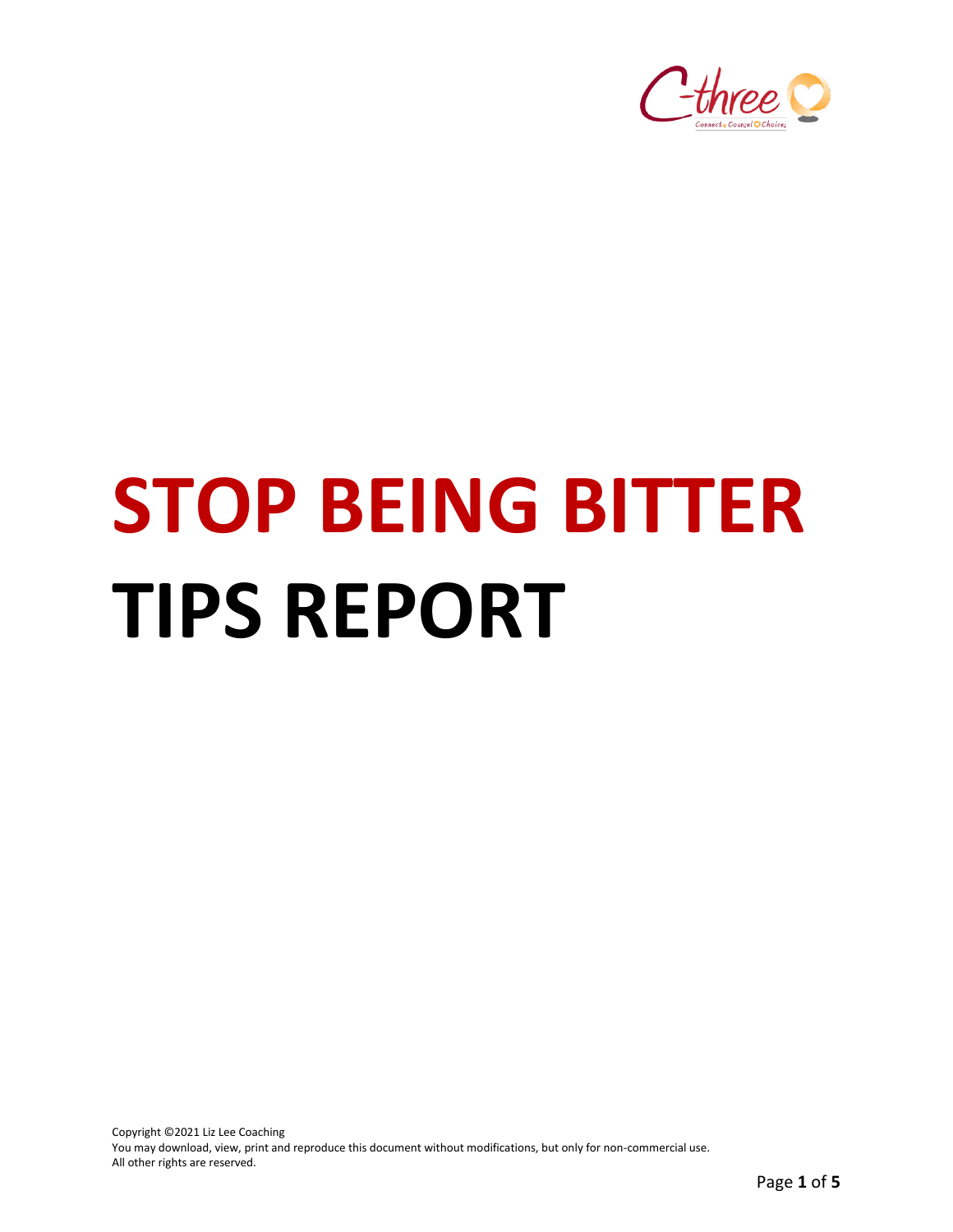

# TOP TIPS

You aren't going to coast through life without occasional feelings of anger and resentment. These feelings are completely natural, and for the most part, you will get over them with time. Sometimes though, those seeds culminate into something much longer-lasting: bitterness.

Bitterness can be problematic because it lasts for a long time and it eats away at you. It can even cloud your judgment. If your feelings of anger is prolonged and you feel bitter about something specific or life in general, use these tips to help you overcome them.

### **1. Recognize When Bitterness Becomes a Problem**

It's natural to get angry but when does that anger turn into bitterness? If you find yourself consumed by these thoughts of anger, then you are likely dealing with bitterness. Figure out what your signs of bitterness are so that you can address those feelings when they start.

### **2. Ask Yourself Why**

Ask yourself why you are so bitter. What event(s) led you to feel this way, and why can't you shake off those feelings? Sometimes when you get to the root cause of the issue, you might realize it wasn't that big of a deal in the first place.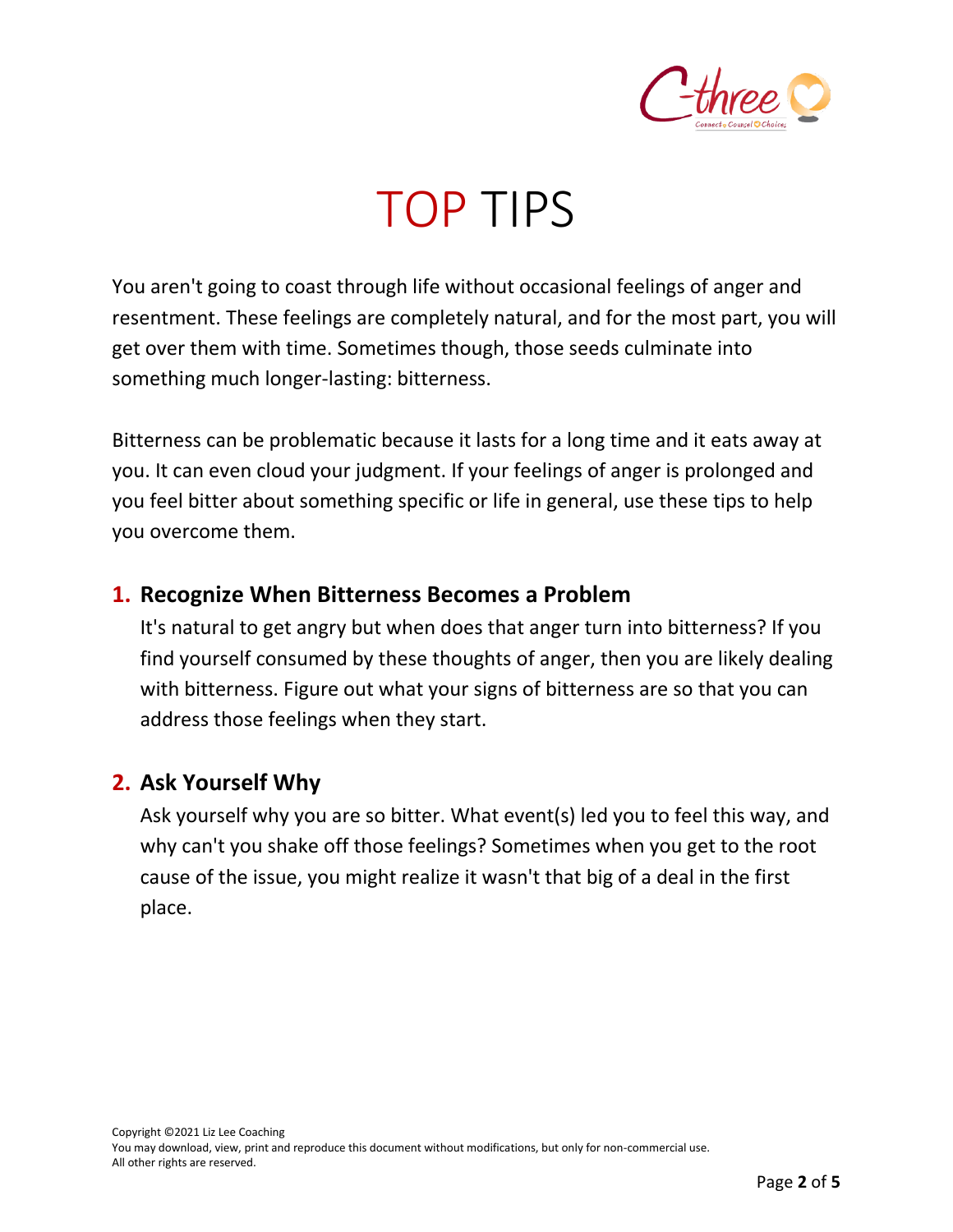

### **3. Write it Down**

Instead of just thinking about why you are bitter, write it down. Write down how you are feeling right now and then reflect on where it all began. Writing down your feelings is a great way to get them out of your head and to start actually facing them.

# **4. Confront The Source**

If your bitterness is directed towards a certain person, maybe it is time to confront them. This doesn't have to be a heated conversation, though. Simply reach out to them and see if they are willing to talk. Sometimes a simple conversation is all you need to work through complex feelings.

# **5. Stop Telling The Story**

We all need time to vent and telling "our story" is a great way to work through our feelings. However, if you find yourself constantly telling the same story of how you were wronged, then it might be time to take a break. Telling your story too much is less therapeutic and will solidify your bitterness.

### **6. Brainstorm Bitterness**

Take some time to think about all of the ways your bitterness is holding you back. Are you avoiding spending time with certain people? Is it affecting your enjoyment of life? Do you avoid certain places and activities? Thinking long and hard about the negative effects of your bitterness may grant you the motivation to address it.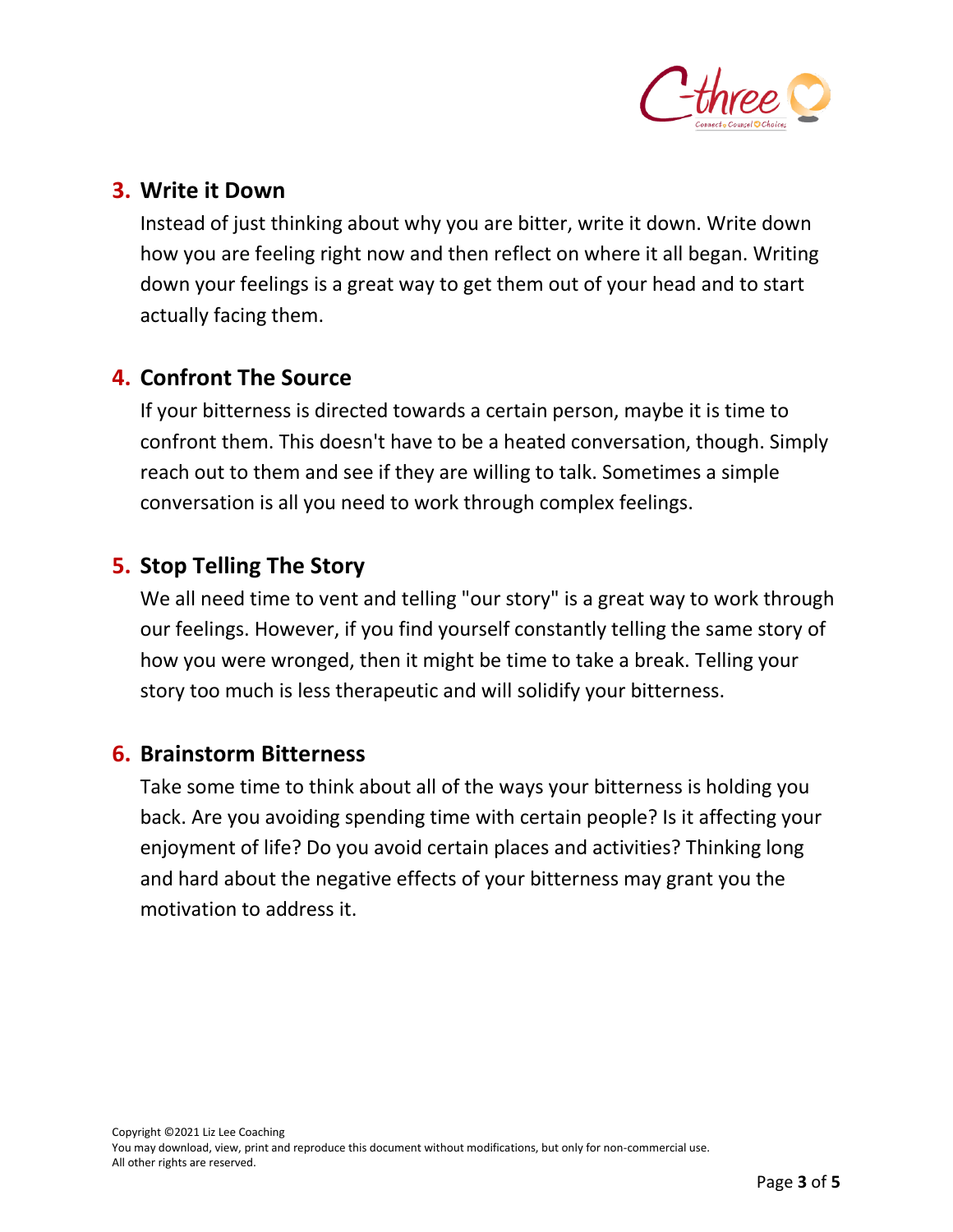

## **7. Talk to Someone**

If your bitterness seems all-consuming and affects your enjoyment of life, you should reach out to a counsellor or coach. There is nothing wrong with speaking to a trained professional who has dealt with this issue repeatedly. If you aren't ready for professional help, reach out to a trusted loved one.

## **8. Focus on Yourself**

Bitterness is almost always directed towards someone or something that happened. A great way to address it is focusing on yourself. Instead of stewing in anger, focus on improving yourself or doing more things that you like. You will find that your bitterness will subside when you focus on self-care.

# **9. Place a Value on Your Energy**

How much do you value your time and energy? Are these negative thoughts worth holding onto if it saps your energy and wastes your time? Think about all the things you could be doing if you weren't so engaged in your bitterness? We have enough to deal with in life; we could do better by battling less with our own negative thoughts daily.